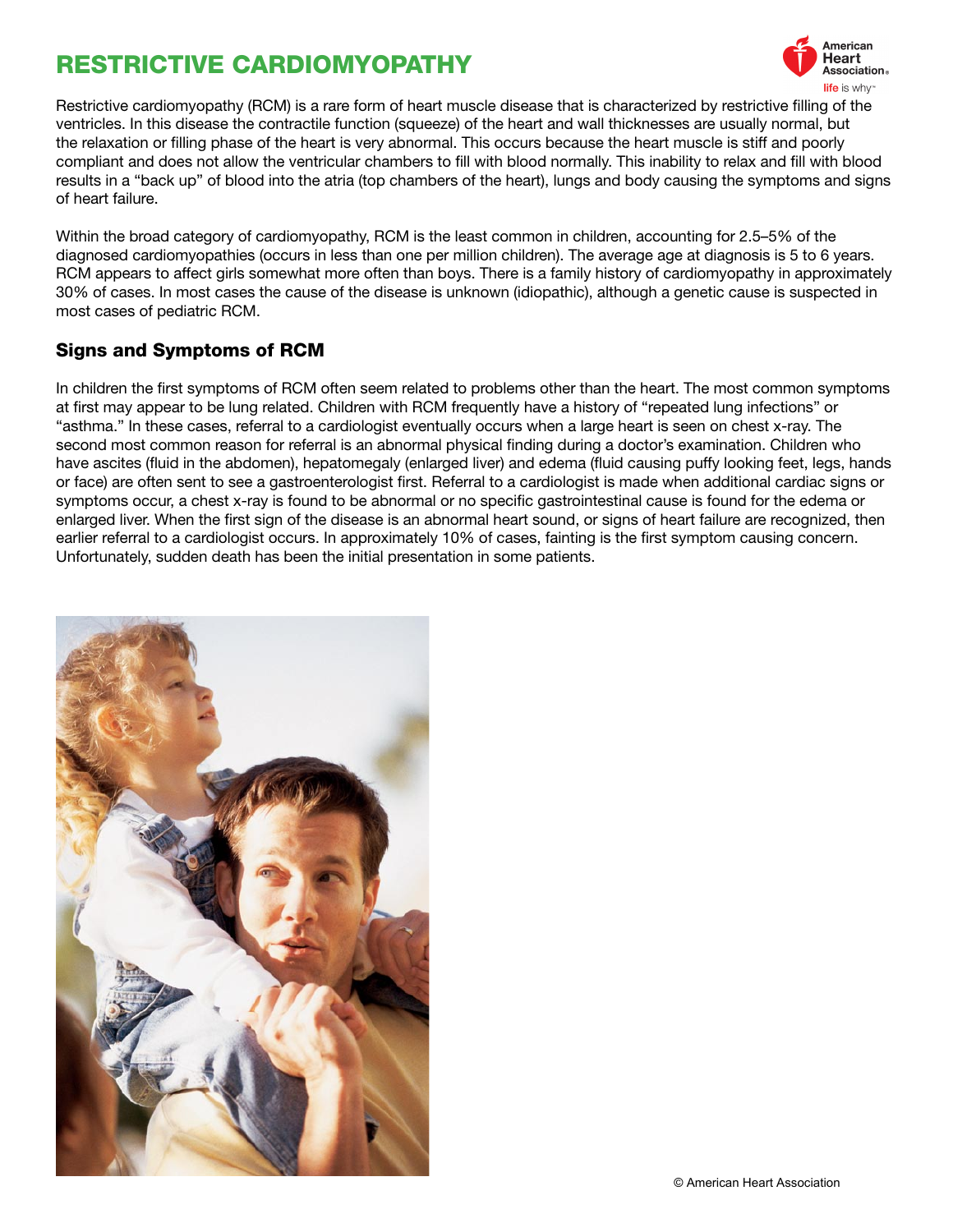## Diagnosis of RCM

Restrictive cardiomyopathy is among the rarest of childhood cardiomyopathies. Its diagnosis is difficult to establish early in the clinical course due to the lack of symptoms. Therefore, in many cases, this diagnosis is made only after presentation with symptoms such as decreased exercise tolerance, new heart sound (gallop), syncope (passing out) or chest pain with exercise.

Once suspected, there are certain tests that can help confirm this diagnosis. An electrocardiogram, or EKG, which records the electrical conduction through the heart, can be very helpful. This can show abnormally large electrical forces from enlargement of the atria (upper chambers) of the heart. An echocardiogram, or ultrasound of the heart, can provide additional clues to help make this diagnosis. Generally, in children with RCM, the echocardiogram shows marked enlargement of the atria (upper chambers), normal sized ventricles (lower chambers) and normal heart function. In more advanced disease states, pulmonary artery pressure (blood pressure in the lungs) will be increased and can often be estimated during the echocardiogram.

Cardiac catheterization is usually the next procedure done to confirm the diagnosis. During this procedure, a catheter (thin plastic tube) will be slowly advanced through an artery or vein into the heart (while watching its course on a TV monitor) so that pressures within the heart chambers can be measured. These measurements often show significantly elevated pressures during the relaxation period of the heart (when it fills with blood before the next beat) and varying degrees of increased pulmonary artery pressure (which can confirm the echo estimates) in the absence of any other structural heart disease. In very rare cases, based on clinical symptoms and prior laboratory evaluation, a cardiac biopsy may be performed. This involves removing tiny pieces of heart muscle for inspection under the microscope to search for potential causes of this condition (such as amyloidosis or sarcoidosis, which are common causes of RCM in adults but rarely in pediatric patients).

Finally, since childhood RCM is often genetic and in many cases will be inherited, once this diagnosis is established, your doctor will likely request that parents, siblings of the patient and sometimes other close relatives be screened with an echocardiogram to rule out the presence of this disease in other family members.

## Causes of RCM

Although the cause of RCM is not known in most pediatric cases, there is some scientific evidence suggesting that individual genetic "mutations" may be a cause in some cases of RCM in children. For a greater understanding of the basics of human inheritance patterns and a more detailed discussion of the potential genetic causes of RCM, the reader is encouraged to read separate sections entitled "Overview of Inheritance" and "Genetics of Cardiomyopathies" printed elsewhere in this brochure.

# Current Treatment

Currently, there are no therapies that can "cure" RCM; however, some treatments are available that can improve symptoms in children with RCM. The choice of a specific therapy depends on the clinical condition of the child, the risk of dangerous events and the ability of the child to tolerate the therapy.

#### Medical Therapies to Treat RCM and Associated Heart Failure

Some children with RCM have signs and symptoms of heart failure due to the abnormal relaxation properties of the heart muscle. The most common types of medications used to treat heart failure under these circumstances include diuretics, beta-blockers and occasionally afterload reducing agents.

Diuretics, sometimes called "water pills," reduce excess fluid in the lungs or other organs by increasing urine production. Diuretics can be given either orally or intravenously. Common diuretics include furosemide, spironolactone, bumetanide and metolazone. Common side effects of diuretics include dehydration and abnormalities in the blood chemistries (particularly potassium loss). In patients with RCM, diuretics must be used very carefully and given only in doses to treat extra lung and abdominal fluid without inducing excessive fluid loss as this may cause symptomatically low blood pressure.

Beta-blockers slow the heartbeat and increase the relaxation time of the heart. This may allow the heart to fill better with blood before each heart beat and decrease some of the symptoms created by the stiff pumping chambers. Common beta-blockers (taken by mouth) include carvedilol, metoprolol, propanolol and atenolol. Side effects include dizziness, low heart rate, low blood pressure, and, in some cases, fluid retention, fatigue, impaired school performance and depression.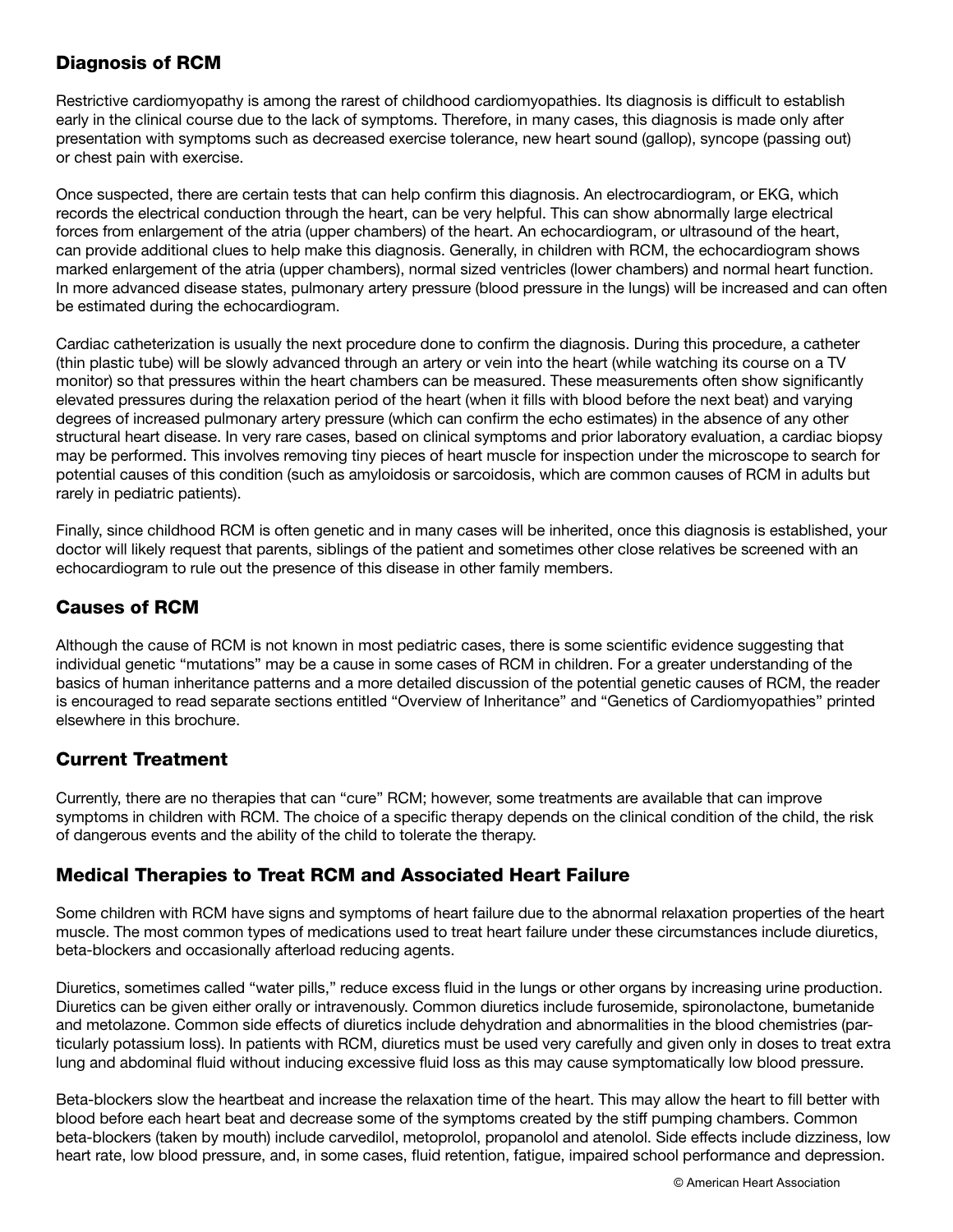## Anticoagulation Medications

In children with a heart that does not relax well, there is a risk of blood clots forming inside the heart possibly leading to a stroke. Anticoagulation medications, also known as blood thinners, are often used in these situations. The choice of anticoagulation drug depends on how likely it is that a blood clot will form. Less strong anticoagulation medications include aspirin and dipyridamole. Stronger anticoagulation drugs are warfarin, heparin, and enoxaparin; these drugs require careful monitoring with regular blood testing. While variable, common side effects of anticoagulants include excessive bruising or bleeding from otherwise minor skin injuries, interaction with other medications and, for warfarin, fluctuations in anticoagulation blood levels caused by changes in daily dietary intake. Information regarding which food groups can significantly affect warfarin levels can be obtained from your cardiologist.

## Surgery for Restrictive Cardiomyopathy

No surgery has been effective in improving the heart function in restrictive cardiomyopathy. Heart transplantation is the only effective surgery offered for patients with RCM, particularly those who already have symptoms at the time of diagnosis or in whom reactive pulmonary hypertension exists.

# HEART TRANSPLANTATION

Since there are no proven effective therapies for children with RCM, transplantation is the only known intervention for this disease. This is especially true in cases where evaluation has demonstrated the presence of pulmonary hypertension, which can be fatal if not treated. For children with RCM, heart transplantation can address both the abnormal heart function as well as associated pulmonary hypertension. A heart transplant offers the child with RCM the chance to return to a normal lifestyle. While a donor heart can cure the symptoms of heart failure and greatly improve survival, it is a major operation with considerable risks and long-term complications. Once a transplant is done, other concerns arise, such as infection, organ rejection, coronary artery disease, and the side effects of medications.

#### Prognosis

The long-term prognosis for children with RCM varies depending on the symptoms at the time of diagnosis and the presence of pulmonary hypertension. Children with RCM should be watched closely for the development of excess fluid retention, abnormal heart rhythms, blood clots inside the heart or evidence of progressive pulmonary hypertension.

As discussed previously, RCM is rare, and there is limited information on this disease in children. Once diagnosed, approximately 20% develop thrombotic or embolic events (blood clots). The average two-year survival rate for children with RCM is 45–70% including those treated with heart transplantation. Survival increases significantly for children who are transplanted. Irreversible pulmonary hypertension (high blood pressure in the lung vessels) has been the only major risk factor associated with poor outcome among these patients. Therefore, it is important that transplant be considered sooner than later to optimize long-term survival, as the waiting time for a donor heart can be unpredictable. Finally, a child with RCM should be closely monitored at a center with expertise in pediatric heart failure, cardiomyopathy, arrhythmias and transplantation in order to ensure rapid response to any worsening of his or her condition.

# Living with RCM

The diagnosis of RCM affects many areas of a child's life. The following sections outline the general approaches to living with RCM. It is important that specific recommendations are developed by the team caring for the child with restrictive cardiomyopathy.

# Physical Activity

Children with RCM are not allowed to play competitive sports because of the possibility of a sudden collapse or increased heart failure. A competitive sport is an organized team activity for which training is required.

A child with restrictive cardiomyopathy and no heart failure symptoms can be allowed to perform recreational athletic activities, also known as low-dynamic or low-static sports, in a non-competitive situation. Specific activity recommendations should be individualized by the treating cardiologist.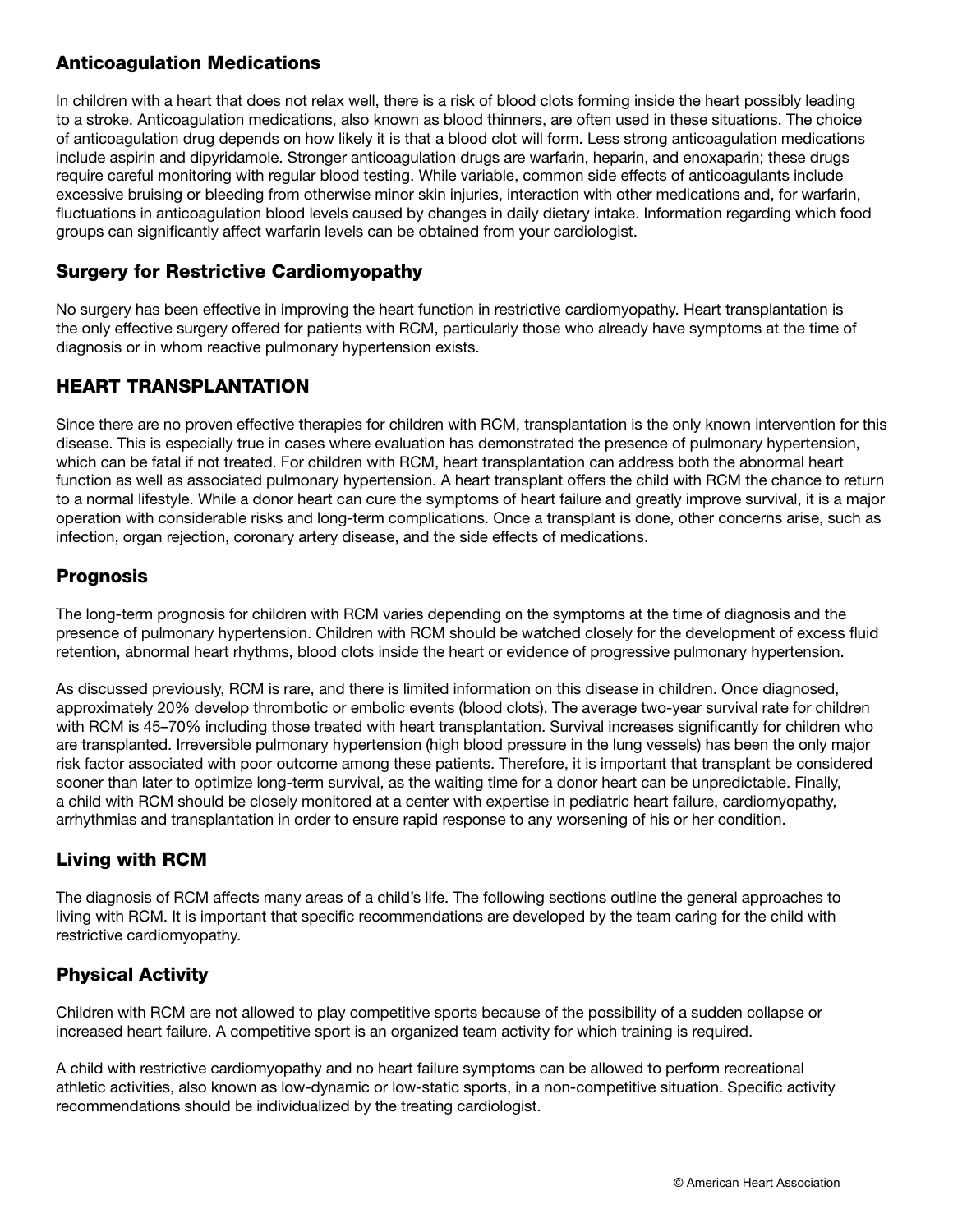## **School**

The intellectual, psychological and social benefits of attending school cannot be overestimated in the child with RCM. Adjusting medication schedules so they do not interfere with school activities, discussing safe activity levels with school personnel, and providing tutoring to maintain academic performance are important interventions that can help a child to stay in school and keep up with their peers. Often close communication between the parents, medical care team, and the school nurse can help to keep a child up to date in school.

# **Friends**

Every effort should be made to allow a child with RCM to spend time with friends. The child should also be allowed to participate in recreational activities whenever possible. However, an effort should be made to avoid contact with those who are acutely ill with fever, even though many children with RCM are able to tolerate upper respiratory tract illnesses (common colds) well.

#### Psychological Issues

Adjusting to having a chronic illness is stressful for the child and the family. The child's reaction to having RCM often depends on the stage of the child's development. Discussions about the disease should be tailored to the specific concerns of the child. Child-life professionals and pediatric psychiatrists are important resources to help children cope, and their services are often available through the treating center.

#### Family

The impact of a diagnosis of RCM is felt throughout the child's immediate and extended family. It is important for parents and other caregivers to realize that they are not alone in feeling the weight of responsibility that comes with taking care of a child with a chronic illness. Anticipating and/or preventing the stress imposed by an illness is an important part of caring for the child and family and personnel at the cardiomyopathy center can help identify issues that can lead to increased stress.

Practical solutions to problems giving medications, keeping track of appointments, and maintaining normal family life can often be found through discussions with nurse clinicians, the social worker, psychiatrist, and other parents of children with RCM.

#### Diet

All children with RCM should follow a healthy diet. The recommendations published in 2005 by the United States Department of Agriculture (USDA) can be found at the following website address: http://www.mypyramid.gov/. In children with RCM and extra lung and abdominal fluid, a low-salt diet is recommended to avoid excessive fluid retention.

Some children with heart failure may not grow well. In these cases, a diet that increases calories is recommended. Children who are taking some medications may have low levels of magnesium or potassium and a diet that has a higher amount of one or both of these two electrolytes may be recommended. Some children with severe heart failure can retain extra body fluid, and it may be necessary to limit the amount that a child can drink to prevent fluid from accumulating in the lungs.

#### Health Maintenance

Routine pediatric care is important for children with RCM. Regular well child visits and standard childhood immunizations should be performed. The influenza vaccine should be administered on a yearly basis. Children under age 2 should receive Synagis for protection against respiratory syncytial virus.

A medical alert bracelet is an important safety measure for children with RCM. In the event of an emergency, these bracelets allow medical personnel to know details about a child's illness, especially if a family member is not available.